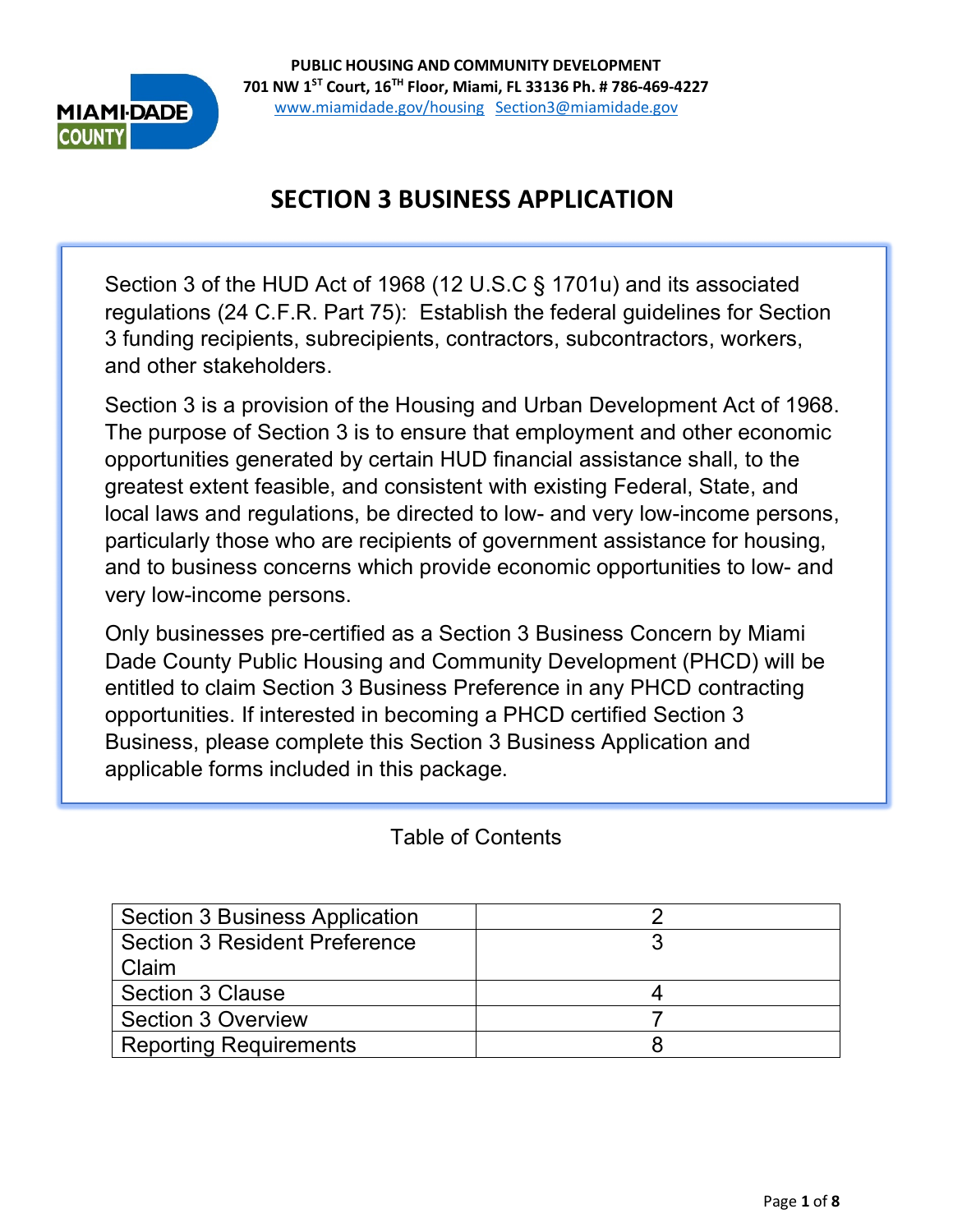

### **SECTION 3 BUSINESS APPLICATION**

*A business seeking to qualify for a Section 3 contracting preference shall certify and submit evidence that the business meets criteria of a Section 3 Business Concern as defined by 24 C.F.R. part 75.*

| <b>Business Name:</b>    |                    |             | <b>Federal TIN#:</b> |                           |
|--------------------------|--------------------|-------------|----------------------|---------------------------|
| <b>Business Address:</b> |                    |             | Phone #:             |                           |
| <b>Owner's Name:</b>     |                    |             | Cell Phone #:        |                           |
| <b>Email Address:</b>    |                    |             | Fax $\#$ :           |                           |
| Type of Business:        | <b>Corporation</b> | Partnership | Sole Proprietorship  | Limited Liability Company |

**The documents listed below must be submitted with this application:**

Licensed issued by the Florida Department of Business and Professional Regulations, or by the Florida Department of Agriculture and Consumer Services, if applicable.

Miami-Dade County Local Business Tax Receipt

Ownership structure: List of Owners/Stockholders including ownership percentage (%) of each officer.

 $\Box$  State of Florida Secretary of State Certificate of Good Standing (Sunbiz.org)

**Section 3 Business Concern**: Pursuant to 24 C.F.R. part 75, a business is eligible for Section 3 Business Concern status if it meets any one of the following criteria.

The above-named business is:

- $\Box$  (A) At least 51 percent owned and controlled by low- or very low- income persons; or
- $\Box$  (B) Over 75 percent of the labor hours performed for the business over the prior three -month period are performed by Section 3 workers; or
- (C) At least 51 percent owned and controlled by current public housing residents or residents who currently live in Section 8-assisted housing.

*If options A or C are selected, please complete "Section 3 Worker Preference Claim/Income Certification" form*.

**I certify to the best of my knowledge that the information contained here within, and in the documents attached, is true and correct.**

| Print Name                                                                   | Title | Signature                                                                                                                      | Date |
|------------------------------------------------------------------------------|-------|--------------------------------------------------------------------------------------------------------------------------------|------|
|                                                                              |       | Completed application and required documentation should be faxed to 786-469-4151 or emailed to Section3@miamidade.gov. PHCD is |      |
| responsible for reviewing and approving all Section 3 Business Applications. |       |                                                                                                                                |      |

#### **Only Section 3 Businesses pre-certified by PHCD can claim a Section 3 Business contracting preference.**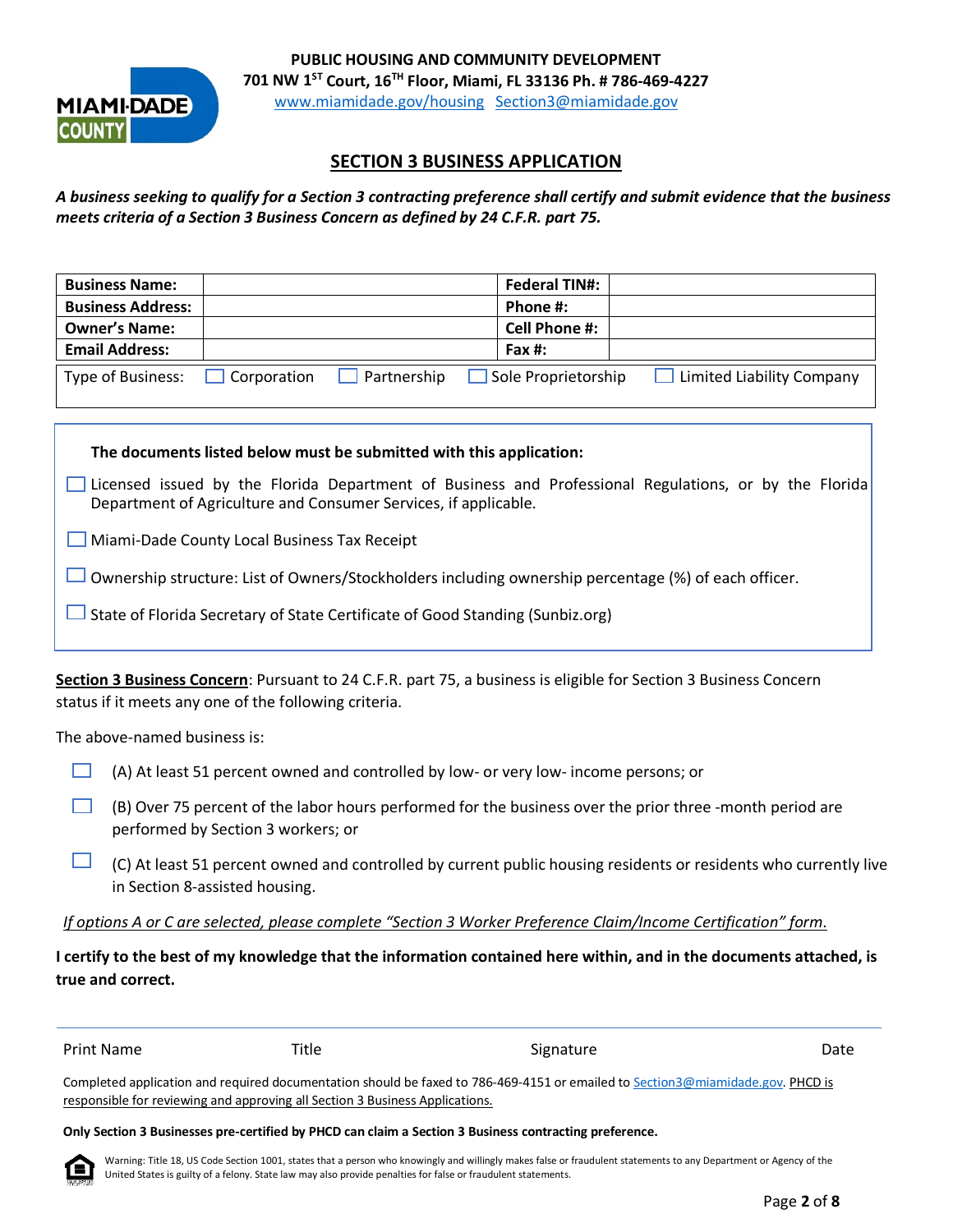

### **Section 3 Worker Preference Claim/Income Certification**

#### **What does "Section 3 Worker" mean?**

**Section 3 worker** means any worker who currently fits or when hired within the past five years fit at least one of the following categories, as documented: **(I)** The worker's income for the previous or annualized calendar year is below the income limit established by HUD. **(II)** The worker is employed by a Section 3 business concern. **(III)** The worker is a YouthBuild participant.

#### **What does "Targeted Section 3 Worker" mean?**

A **Targeted Section 3 worker** for Public Housing Financial Assistance projects is a Section 3 worker who: **(I)**Is employed by a Section 3 business concern; or **(II)** Currently fits or when hired at least one of the following categories, as documented within the past five years: A resident of public housing or Section 8-assisted housing; A resident of other public housing projects or Section 8-assisted housing managed by the PHA that is providing the assistance; or A YouthBuild participant.

#### **To determine if you are a Section 3 Worker or Targeted Section 3 Worker, please answer the following questions.**

| Are you a legal resident of Miami-Dade County?                                                          | Yes        | No |  |
|---------------------------------------------------------------------------------------------------------|------------|----|--|
| Are you a Public Housing resident/ living in a public housing unit?                                     | Yes        | No |  |
| Are you a Section 8 Voucher Holder/ living in a Section 8 or subsidized unit?                           | Yes        | No |  |
| Are you a HUD YouthBuild program assistance?                                                            | <b>Yes</b> | No |  |
| Is your annual household income between the MDC Income Limits for Low- or Very Low-Income listed below? | Yes        | No |  |

#### (Circle the Income Limit that applies to your household/family)

| Miami-Dade County - FY 2021 Income Limits                   |             |             |                               |             |             |             |             |             |
|-------------------------------------------------------------|-------------|-------------|-------------------------------|-------------|-------------|-------------|-------------|-------------|
| Area Median Income (AMI) for Miami-Dade County: \$61,000.00 |             |             | Effective Date: April 1, 2021 |             |             |             |             |             |
| <b>Family Size</b>                                          |             |             |                               |             |             |             |             |             |
| Very Low (50% of AMI)                                       | \$31,650.00 | \$36,200.00 | \$40,700.00                   | \$45,200.00 | \$48.850.00 | \$52,450.00 | \$56.050.00 | \$59,700.00 |
| Low (80% of AMI)                                            | \$50,650.00 | \$57.850.00 | \$65,100.00                   | \$72,300.00 | \$78,100.00 | \$83,900.00 | \$89,700.00 | \$95,450.00 |

The Miami Dade County's (MDC) income limits for Very Low- and Low- income families are updated annually by HUD. The MDC income limits can also be found on PHCD's website at:<https://www8.miamidade.gov/global/housing/income-limits.page> . Only Section 3 Businesses pre-certified by PHCD can claim a Section 3 Business contracting preference.

#### **Section 3 Worker/ Targeted Section 3 Worker Certification**

| <b>Print Name:</b>                 | Social Security # (last 4- digits): |
|------------------------------------|-------------------------------------|
| Address:                           | Phone #                             |
| Email Address:                     | Employed by:                        |
| Annual Family/Household Income: \$ | Number of Family/Household Members: |

I have attached one of the following documents as proof of my status:

- o Proof of residency in a Public Housing, Section 8, or any other federally assisted housing program.
- o Proof of income (Tax returns, W-2'S, or most recent paystubs).
- o Proof of participation in a HUD YOUTHBUILD program.

#### **I certify to the best of my knowledge that the information contained here within, and in the documents attached, is true and correct.**

Print Name **Title** Signature Signature **Container Signature** Date

Completed application and required documentation should be faxed to 786-469-4151, or emailed t[o Section3@miamidade.gov.](mailto:Section3@miamidade.gov) Warning: Title 18, US Code Section 1001, states that a person who knowingly and willingly makes false or fraudulent statements to any Department or Agency of the United States is guilty of a felony. State law may also provide penalties for false or fraudulent statements.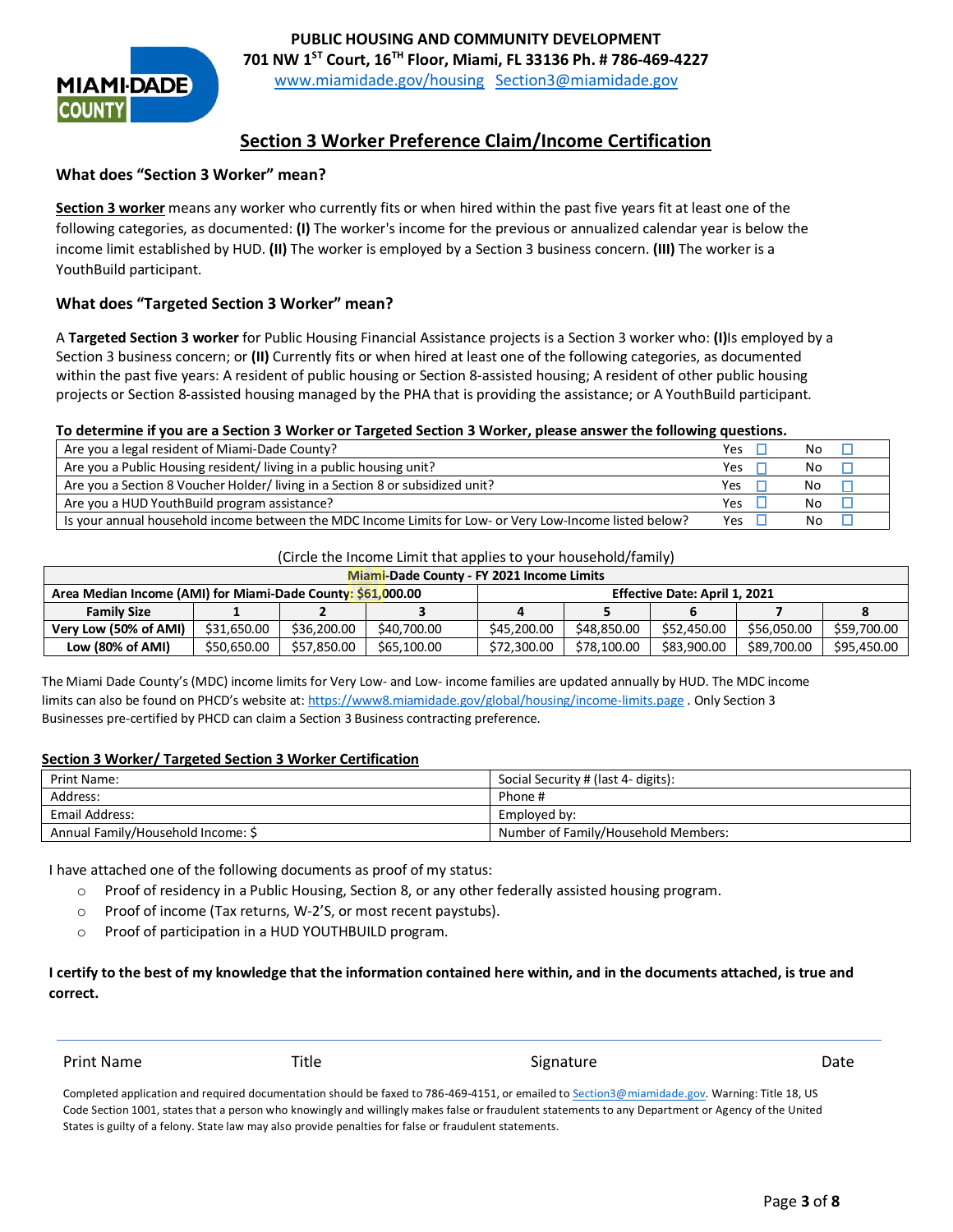

# **Section 3 Clause**

The following provisions, as set forth in sections A-F below, shall be included in all section 3 covered contracts (hereinafter referred to as the "Section 3 Clause"). The successful bidder (contractor), and bidder's subcontractors, are bound by the *Section 3 Clause* and must be included such clause in all subcontractor agreements. Recipients of Section 3 funding must require subrecipients, contractors, and subcontractors to meet the requirements of 24 Code of Federal Regulations ("CFR") § 75.19, regardless of whether Section 3 language is included in recipient or subrecipient agreements, program regulatory agreements, or contracts.

- **A.** The work to be performed under this contract is subject to the requirements of Section 3 of the Housing and Urban Development Act of 1968, as amended, 12 U.S.C. § 1701u (Section 3). The purpose of Section 3 is to ensure that the employment and other economic opportunities generated by the United States Department of Housing and Urban Development's ("HUD") assistance of HUD-assisted projects covered by Section 3, shall, to the greatest extent feasible, be directed to low- and very low-income persons, particularly persons who are recipients of HUD assistance for housing.
- **B.** The parties to this contract agree to comply with HUD's regulations codified in 24 C.F.R. part 75, which implement Section 3. As evidenced by their execution of this contract, the parties to this contract certify that they are under no contractual or other impediment that would prevent them from complying with the regulations contained in 24 C.F.R. part 75.
- **C.** The contractor agrees to send to each labor organization or representative of workers with which the contractor has a collective bargaining agreement or other understanding, if any, a notice advising the labor organization or worker's representative of the contractor's commitments underthissection 3 clause, and will post copies of the notice in conspicuous places at the work site where both employees and applicants for training and employment positions can see the notice. The notice shall describe the Section 3 preference, shall set forth minimum number and job titles subject to hire, availability of apprenticeship and training positions, the qualifications for each; and the name and location of the person(s) taking applications for each of the positions; and the anticipated date the work shall begin.
- **D.** The contractor agrees to include this Section 3 clause in every subcontract subject to compliance with regulations in 24 C.F.R. part 75, and further agrees to take appropriate action, as provided in an applicable provision of the subcontract or in this Section 3 clause, upon a finding that the subcontractor is in violation of the regulations in 24 C.F.R. part 75. The contractor will not subcontract with any subcontractor where the contractor has notice or knowledge that the subcontractor has been found in violation of the regulations in 24 C.F.R. part 75.
- **E.** The contractor will certify that any vacant employment positions, including training positions, that are filled (1) after the contractor is selected but before the contract is executed; and (2) with persons other than those to whom the regulations of 24 C.F.R. Part 75 require employment opportunities to be directed, were not filled to circumvent the contractor's obligations under 24 C.F.R. Part 75.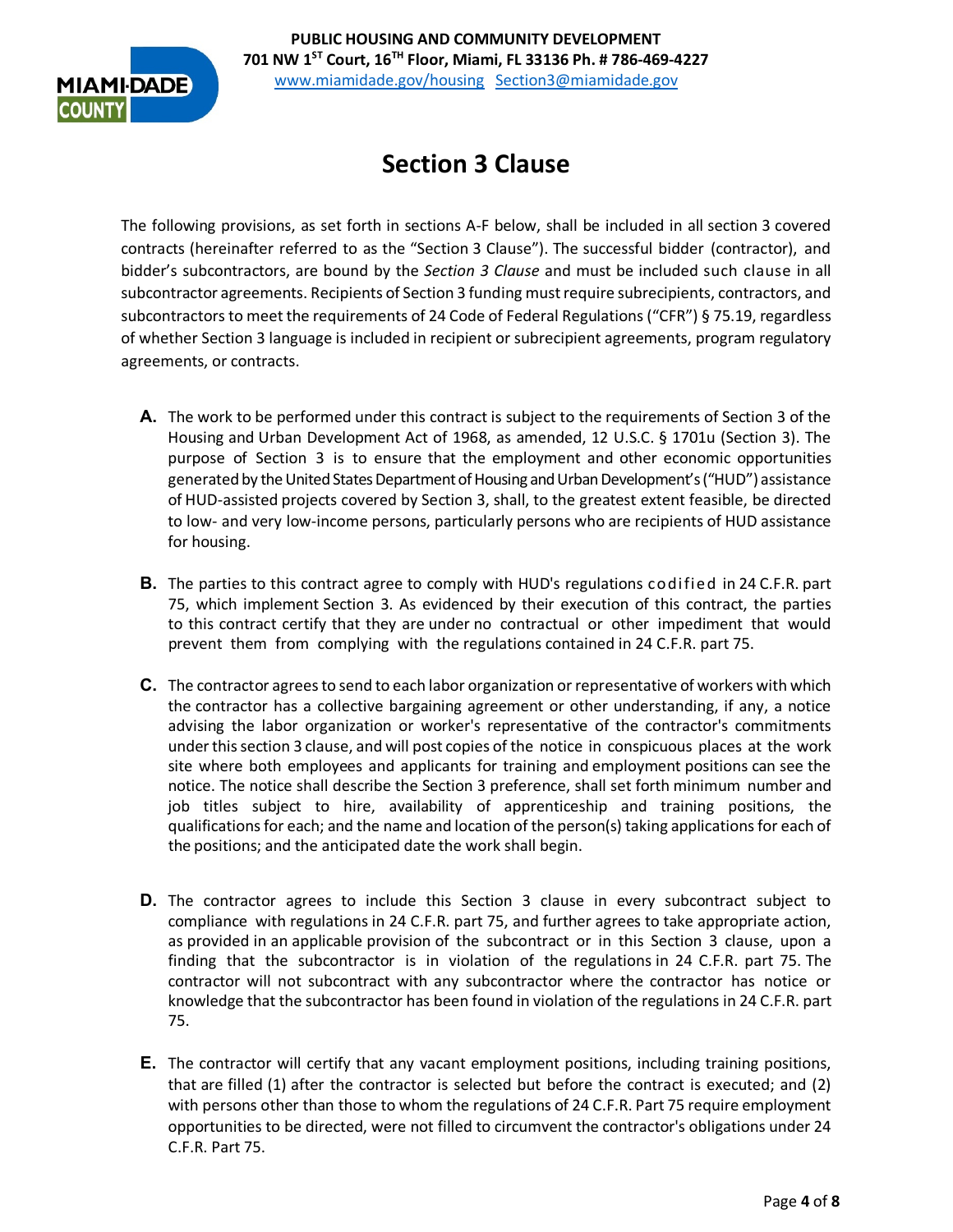- **F.** Non-compliance with HUD's regulations as set forth in 24 C.F.R. Part 75 may result in sanctions, termination of this contract for default, and debarment or suspension from future HUD assisted contracts.
- **G. Employment and Training**. In addition to the Section 3 Clause, the contractor and its subcontractors shall comply with all the requirements set forth in 24 C.F.R. § 75.9. Consistent with existing Federal, state, and local laws and regulations, the County, as a public housing agency ("PHA") and a recipient of public housing financial assistance, and all contractors and subcontractors, must make their best efforts to provide employment and training opportunities generated by the public housing financial assistance to Section 3 workers. The County and the contractors and subcontractors must make their best efforts described in this section G in the following order of priority:
	- (i) To residents of the public housing projects for which the public housing financial assistance is expended;
	- (ii) To residents of other public housing projects managed by the PHA that is providing the assistance or for residents of Section 8-assisted housing managed by the PHA;
	- (iii) To participants in YouthBuild programs; and
	- (iv) To low- and very low-income persons residing within the metropolitan area of Miami-Dade County.
- **H. Contracting**. In addition to the Section 3 Clause and consistent with existing Federal, state, and local laws and regulations, the County, as a PHA and the recipient of public housing financial assistance, and all contractors and subcontractors, must make their best efforts to award contracts and subcontracts to business concerns that provide economic opportunities to Section 3 workers. The County and all contractors and subcontractors, must make their best efforts described in this section H in the following order of priority:
	- (i) To Section 3 business concerns that provide economic opportunities for residents of the public housing projects for which the assistance is provided;
	- (ii) To Section 3 business concerns that provide economic opportunities for residents of other public housing projects or Section-8 assisted housing managed by the PHA that is providing the assistance;
	- (iii) To YouthBuild programs; and
	- (iv) To Section 3 business concerns that provide economic opportunities to Section 3 workers residing within Miami-Dade County.
- **I. Housing and Community Development Financial Assistance (only applicable to recipients of HOME Investment Partnership Program (HOME), Community Development Block Grant (CDBG), CDBG Disaster Recovery, and Section 108 Loan Guarantee Program funds)**, Recipients that receive Housing and Community Development Financial Assistance must comply with all requirements found in 24 CFR § 75.19 as follows:
	- (i) **Employment and Training**. To the greatest extent feasible, and consistent with existing Federal, state, and local laws and regulations, recipients covered by 24 C.F.R. Part 75, subpart C shall ensure that employment and training opportunities arising in connection with Section 3 projects are provided to Section 3 workers within Miami-Dade County. Where feasible, priority for opportunities and training described in this subsection (i)should be given to:

(a) Section 3 workers residing within the service area or the neighborhood of the project, and

(b) Participants in YouthBuild programs.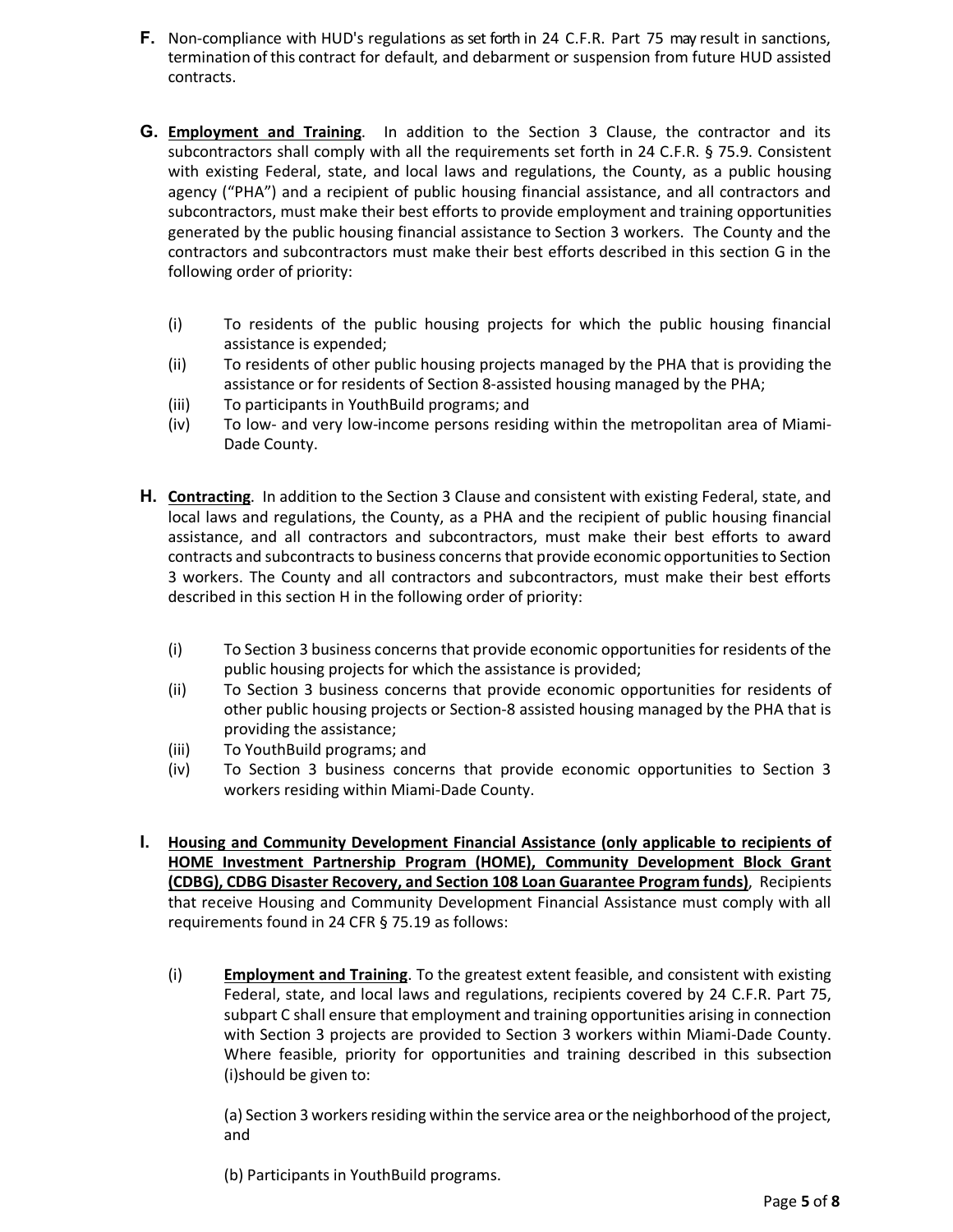- (ii) **Contracting**. To the greatest extent feasible, and consistent with existing Federal, state, and local laws and regulations, recipients covered by 24 C.F.R. Part 75, subpart C shall ensure contracts for work awarded in connection with Section 3 projects are provided to business concerns that provide economic opportunities to Section 3 workers residing within Miami-Dade County. Where feasible, priority for contracting opportunities described in this subsection (ii) should be given to:
	- (a) Section 3 business concerns that provide economic opportunities to Section 3 workers residing within the service area or the neighborhood of the project, and
	- (b) YouthBuild programs.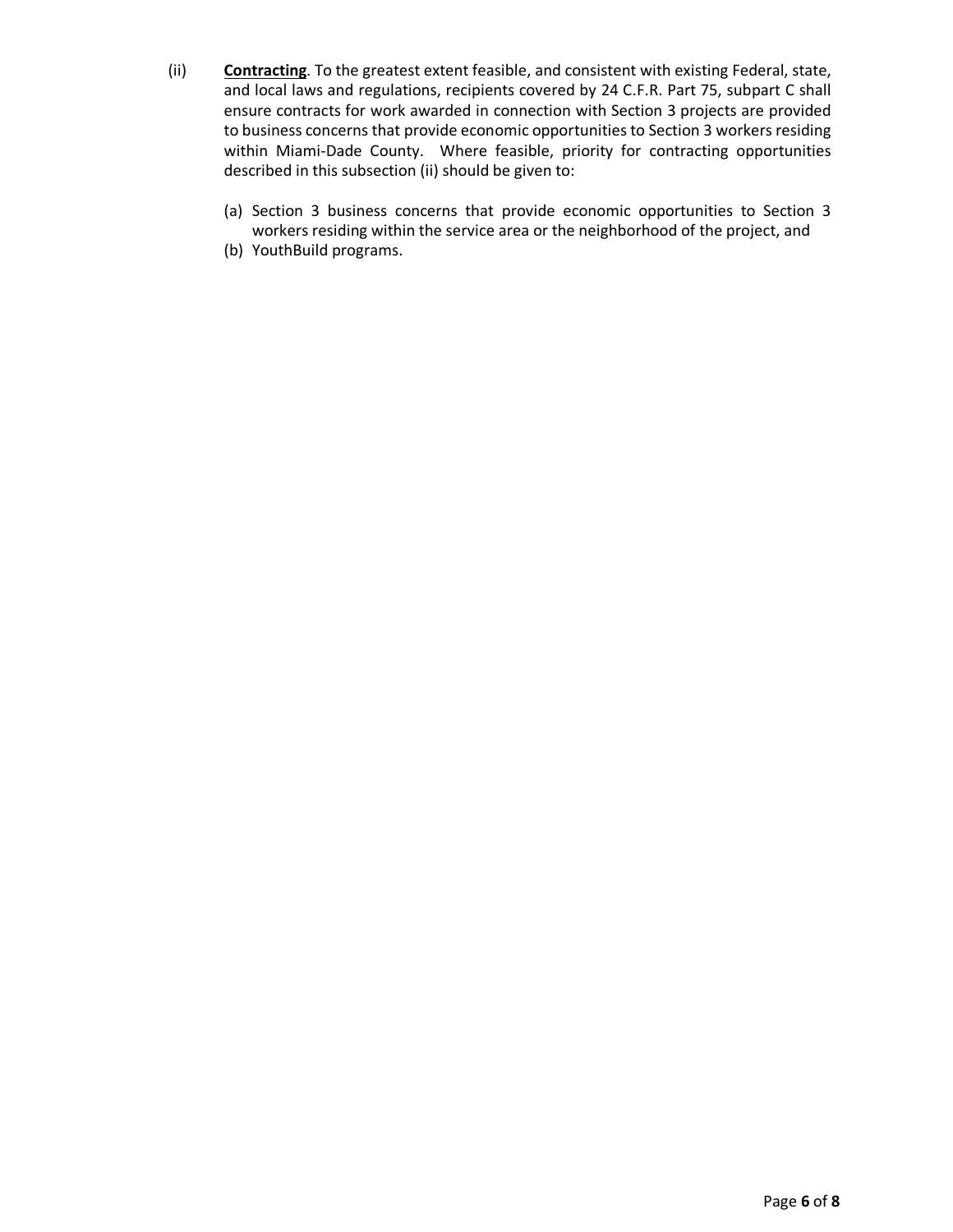

## **Section 3 Overview**

#### **Section 3 – Definitions**

#### **What is Section 3?**

Section 3 is a provision of the Housing and Urban Development Act of 1968. The purpose of Section 3 is to ensure that employment and other economic opportunities generated by certain HUD financial assistance shall, to the greatest extent feasible, and consistent with existing Federal, State, and local laws and regulations, be directed to low- and very low-income persons, particularly those who are recipients of government assistance for housing, and to business concerns which provide economic opportunities to low- and very low-income persons.

#### **What is a Section 3 project?**

Section 3 projects are housing rehabilitation, housing construction, and other public construction projects assisted under HUD programs that provide housing and community development financial assistance when the total amount of assistance to the project exceeds a threshold of \$200,000.

#### **What Does "Section 3 Business Concern" mean?**

A Section 3 business concern is a business that meets at least one of the following criteria, documented within the last six-month period:

 **-** At least 51 percent owned and controlled by low- or very low-income persons;

**-** Over 75 percent of the labor hours performed for the business over the prior three-month period are performed by Section 3 workers; or

**-** A business at least 51 percent owned and controlled by current public housing residents or residents who currently live in Section 8-assisted housing.

#### **What Does "Section 3 Worker" Mean?**

A Section 3 worker is any worker who currently fits, or when hired within the past five years fit, at least one of the following categories, as documented: 1. The worker's income for the previous or annualized calendar year is below the income limit established by HUD (see Question 6 of this part I of these FAQs, below); 2. The worker is employed by a Section 3 business concern (see Question 5 of part I, below); or 3. The worker is a YouthBuild participant.

#### **What Does "Targeted Section 3 Worker" Mean?**

A Section 3 targeted worker for Public Housing Financial Assistance projects is a Section 3 worker who: (1) is employed by a Section 3 business concern; or (2) currently fits or when hired fit at least one of the following categories, as documented within the past five years: (i) A resident of public housing or Section 8-assisted housing; (ii) A resident of other public housing projects or Section 8-assisted housing managed by the PHA that is providing the assistance; or (iii) A YouthBuild participant.

#### **How are low-income and very low-income determined?**

Low- and very low-income limits are defined in Section 3(b)(2) of the Housing Act of 1937 and are determined annually by HUD. These limits are typically established at 80 percent and 50 percent of the area median individual income. HUD income limits may be obtained from: https://www.huduser.org/portal/datasets/il.html.

#### **What is YouthBuild?**

YouthBuild is a community-based pre-apprenticeship program that provides job training and educational opportunities for at-risk youth ages 16-24 who have previously dropped out of high school.